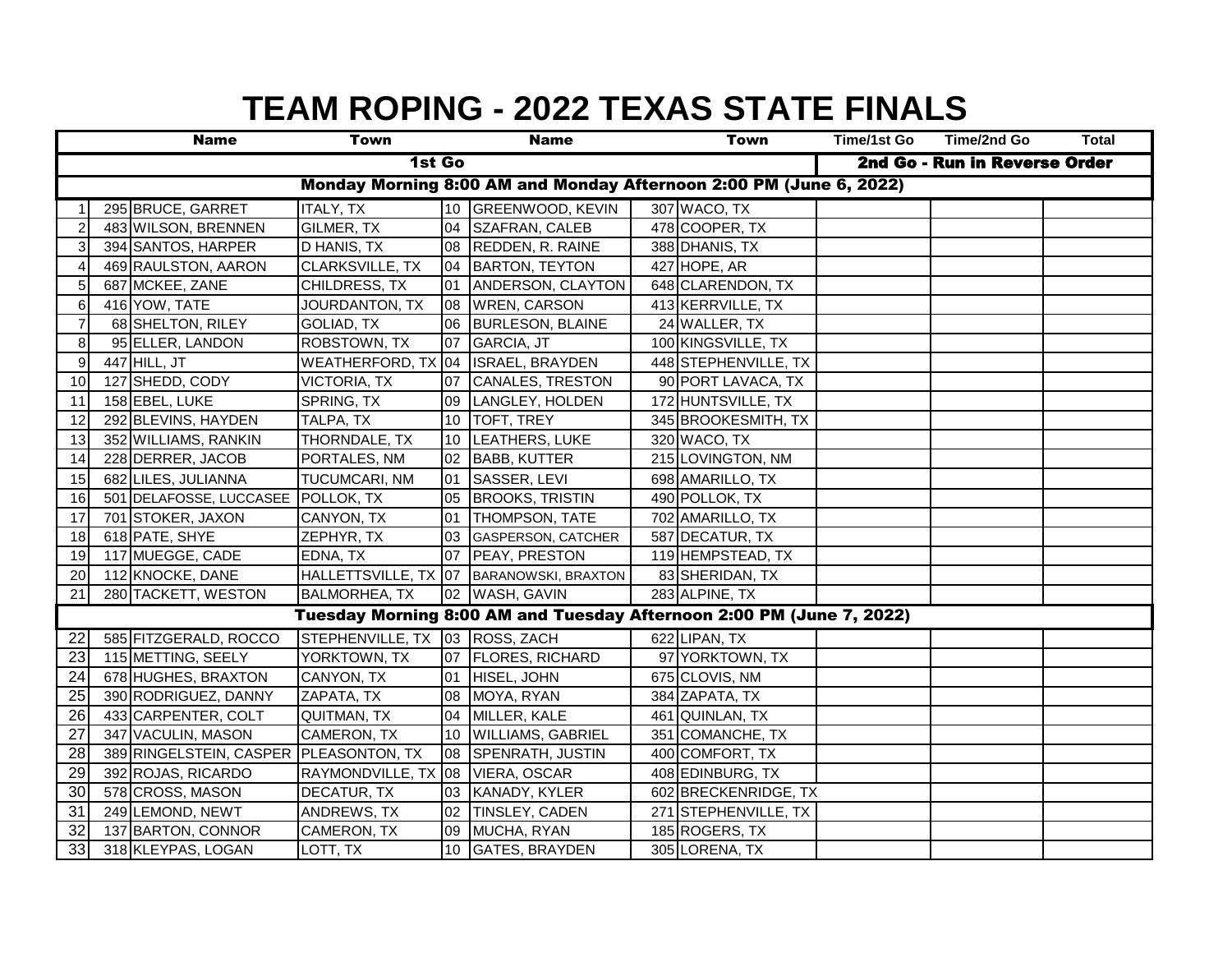|                                                                      |                                                                          | <b>Name</b>                        | <b>Town</b>                        |    | <b>Name</b>            |                               | <b>Town</b>         | <b>Time/1st Go</b> | Time/2nd Go | <b>Total</b> |
|----------------------------------------------------------------------|--------------------------------------------------------------------------|------------------------------------|------------------------------------|----|------------------------|-------------------------------|---------------------|--------------------|-------------|--------------|
| 1st Go                                                               |                                                                          |                                    |                                    |    |                        | 2nd Go - Run in Reverse Order |                     |                    |             |              |
| Tuesday Morning 8:00 AM and Tuesday Afternoon 2:00 PM (June 7, 2022) |                                                                          |                                    |                                    |    |                        |                               |                     |                    |             |              |
| 34                                                                   |                                                                          | 691 PARKER, LEVI                   | CARTER, OK                         |    | 01 MASK, WYATT         |                               | 683 AMARILLO, TX    |                    |             |              |
| 35                                                                   |                                                                          | 257 MONTOYA, ALEJANDRO ODESSA, TX  |                                    |    | 02 CARRASCO, ANTHONY   |                               | 223 ODESSA, TX      |                    |             |              |
| 36                                                                   |                                                                          | 598 HUSTON, CLAYTON                | <b>DECATUR, TX</b>                 |    | 03 HANCOCK, DYLAN      |                               | 590 SAN ANGELO, TX  |                    |             |              |
| 37                                                                   |                                                                          | 703 TIMBERLAKE, RIDLEY             | HEREFORD, TX                       |    | 01 NIX, CORBIN         |                               | 690 HUGOTON, KS     |                    |             |              |
| 38                                                                   |                                                                          | 468 PRIEFERT, COLLIN               | MT. PLEASANT, TX                   | 04 | <b>TURNER, KALE</b>    |                               | 481 PITTSBURG, TX   |                    |             |              |
| 39                                                                   |                                                                          | 415 WREN, TUCKER                   | <b>KERRVILLE, TX</b>               |    | 08 HENDERSON, BRYCE    |                               | 369 DEL RIO, TX     |                    |             |              |
| 40                                                                   |                                                                          | 116 MOORE, JAYDEN                  | GOLIAD, TX                         |    | 07 MELLADO, DILLON     |                               | 114 GOLIAD, TX      |                    |             |              |
| 41                                                                   |                                                                          | 58 MUNOZ, LEOPOLDO                 | ZAPATA, TX                         |    | 06 MARTINEZ, ZEKE      |                               | 54 LAREDO, TX       |                    |             |              |
| 42                                                                   |                                                                          | 549 SMITH, CARTER                  | SOUR LAKE, TX                      |    | 05 BURNETT, BRENDEN    |                               | 494 BEAUMONT, TX    |                    |             |              |
|                                                                      | Wednesday Morning 8:00 AM and Wednesday Afternoon 2:00 PM (June 8, 2022) |                                    |                                    |    |                        |                               |                     |                    |             |              |
| 43                                                                   |                                                                          | 336 ROSS, SETH                     | <b>BERTRAM, TX</b>                 |    | 10 JOHNSON, HAYES      |                               | 315 WEATHERFORD, TX |                    |             |              |
| 44                                                                   |                                                                          | 581 DELUNA, LEVI                   | <b>IOWA PARK, TX</b>               |    | 03 DELUNA, LAYTON      |                               | 580 IOWA PARK, TX   |                    |             |              |
| 45                                                                   |                                                                          | 370 HINES, GAGE                    | DILLEY, TX                         |    | 08 MARTINEZ, CARLEE    |                               | 378 GEORGE WEST, TX |                    |             |              |
| 46                                                                   |                                                                          | 482 VASQUEZ, JOEY                  | KAUFMAN, TX                        |    | 04 RODGERS, CINCH      |                               | 471 SCURRY, TX      |                    |             |              |
| 47                                                                   |                                                                          | 32 DUNHAM, REECE                   | <b>BOERNE, TX</b>                  |    | 06 REED, GARRETT       |                               | 64 GAUSE, TX        |                    |             |              |
| 48                                                                   |                                                                          | 368 GATES, LANE                    | PEARSALL, TX                       |    | 08 BRIDGES, TY         |                               | 356 SANDIA, TX      |                    |             |              |
| 49                                                                   |                                                                          | 218 BESHIRS, KYLER                 | ROARING SPRINGS, 02 ELLERD, JERYN  |    |                        |                               | 230 LEVELLAND, TX   |                    |             |              |
| 50                                                                   |                                                                          | 398 SMITH, BOOMER                  | PLEASANTON, TX                     |    | 08 ROGERS, LAYNE       |                               | 391 MENARD, TX      |                    |             |              |
| 51                                                                   |                                                                          | 2 TALAMANTES, GARRETT              | CARRIZO SPRINGS, 108 SANTOS, CHASE |    |                        |                               | 393 D'HANIS, TX     |                    |             |              |
| 52                                                                   |                                                                          | 662 ELLIOTT, CARSON                | <b>VERNON, TX</b>                  |    | 01 REYNOLDS, RYE       |                               | 695 SILVERTON, TX   |                    |             |              |
| 53                                                                   |                                                                          | 600 JOHNSON, WYATT                 | STEPHENVILLE, TX 03                |    | <b>BARKER, BRAXTON</b> |                               | 566 COLEMAN, TX     |                    |             |              |
| 54                                                                   |                                                                          | 243 HUGHES, TREY                   | CHRISTOVAL, TX                     | 02 | SANDERS, HAYDEN        |                               | 275 OVALO, TX       |                    |             |              |
| 55                                                                   |                                                                          | 175 MAZURKIEWICZ, COLBY WALLER, TX |                                    | 09 | MCDUFFIE, LUKE         |                               | 180 HOCKLEY, TX     |                    |             |              |
| 56                                                                   |                                                                          | 108 HASS, HAILEY                   | HEMPSTEAD, TX                      |    | 07 BASS, HANNAH        |                               | 84 BRENHAM, TX      |                    |             |              |
| 57                                                                   |                                                                          | 76 WARNKEN, BLANE                  | SCHULENBURG, TX 06 FRITSCH, CHET   |    |                        |                               | 37 BURTON, TX       |                    |             |              |
| 58                                                                   |                                                                          | 497 COOK, LANDON                   | ALTO, TX                           |    | 05 OLIVER, BOSTEN      |                               | 533 LUFKIN, TX      |                    |             |              |
| 59                                                                   |                                                                          | 273 RUIZ, CHRISTIAN                | MIDLAND, TX                        |    | 02 HERNANDEZ, RJ       |                               | 238 ODESSA, TX      |                    |             |              |
| 60                                                                   |                                                                          | 463 MURRAY, JAKE                   | COMO, TX                           |    | 04 MORRIS, BRAYDEN     |                               | 462 TERRELL, TX     |                    |             |              |
| 61                                                                   |                                                                          | 210 WHITE, TANNER                  | MONTGOMERY, TX                     |    | 09 BONIN, CLIFTON      |                               | 139 CONROE, TX      |                    |             |              |
| 62                                                                   |                                                                          | 423 ANDREWS, KELON                 | <b>BLOSSOM, TX</b>                 | 04 | CARPENTER, COLE        |                               | 432 DETROIT, TX     |                    |             |              |
| 63                                                                   |                                                                          | 101 GARZA, BRIANNA                 | GOLIAD, TX                         |    | 07 CLIFTON, WYATT      |                               | 92 CUERO, TX        |                    |             |              |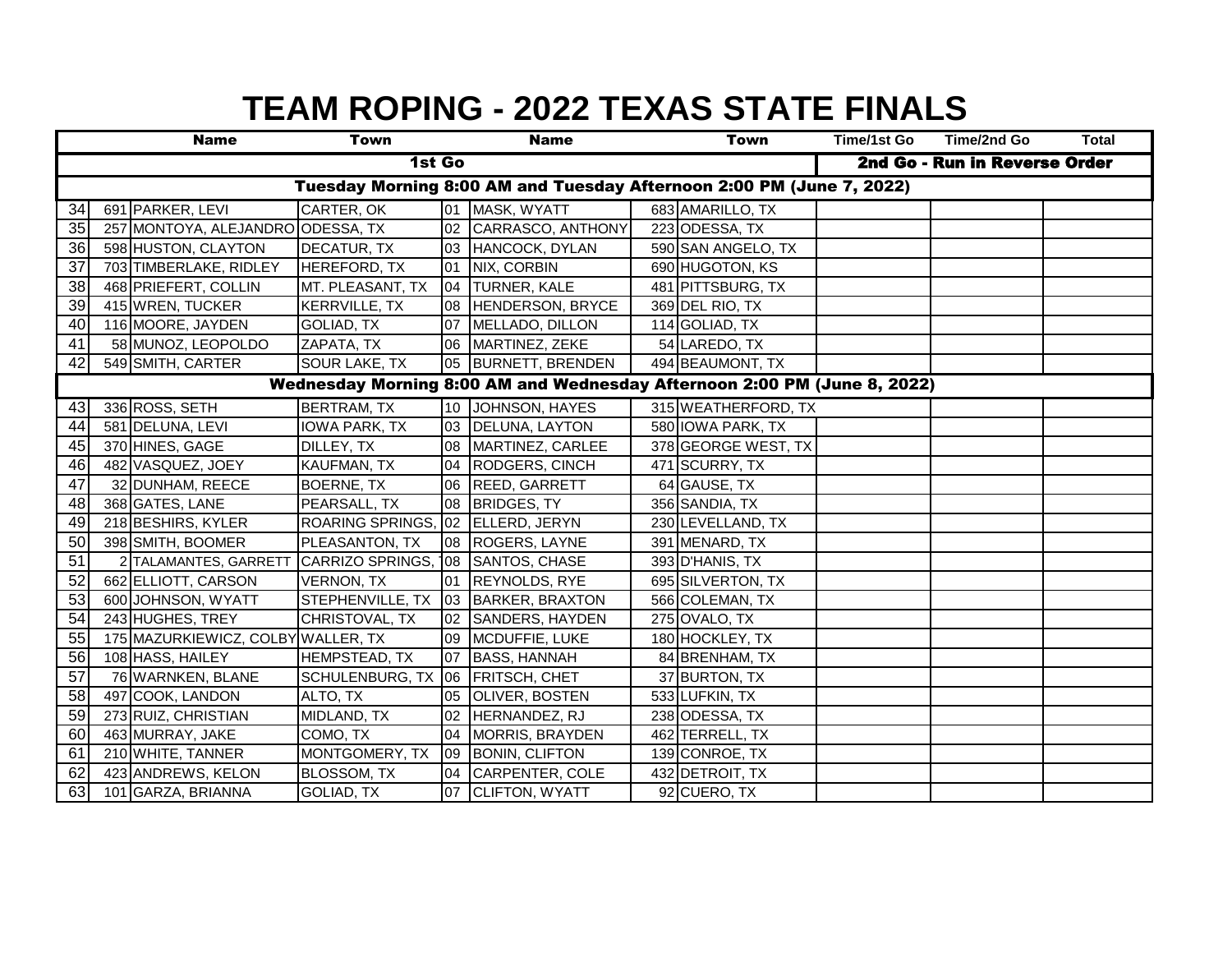|                                                                        |  | <b>Name</b>            | <b>Town</b>                       |                 | <b>Name</b>                                                         |  | Town                          | Time/1st Go | Time/2nd Go | Total |  |
|------------------------------------------------------------------------|--|------------------------|-----------------------------------|-----------------|---------------------------------------------------------------------|--|-------------------------------|-------------|-------------|-------|--|
| <b>1st Go</b>                                                          |  |                        |                                   |                 |                                                                     |  | 2nd Go - Run in Reverse Order |             |             |       |  |
| Thursday Morning 8:00 AM and Thursday Afternoon 2:00 PM (June 9, 2022) |  |                        |                                   |                 |                                                                     |  |                               |             |             |       |  |
| 64                                                                     |  | 405 TSCHIRHART, TYLER  | CASTROVILLE, TX                   |                 | 08 GARCIA, WILLIE                                                   |  | 367 UVALDE, TX                |             |             |       |  |
| 65                                                                     |  | 456 MARTIN, BRYCE      | MIDLOTHIAN, TX                    |                 | 04 RHOADES, KARSON                                                  |  | 470 ATHENS, TX                |             |             |       |  |
| 66                                                                     |  | 170 LANDRY, BRYSON     | NORMANGEE, TX                     |                 | 09 LANDRY, CODY                                                     |  | 171 BRYAN, TX                 |             |             |       |  |
| 67                                                                     |  | 59 OHRT, AMY           | VICTORIA, TX                      | 06              | OHRT, KYLER                                                         |  | 60 VICTORIA, TX               |             |             |       |  |
| 68                                                                     |  | 269 REED, LANE         | CLINT, TX                         |                 | 02 REED, DAX                                                        |  | $\overline{268}$ CLINT, TX    |             |             |       |  |
| 69                                                                     |  | 168 KARINS, KYLE       | MONTGOMERY, TX                    |                 | 09 PAYNE, COLTON                                                    |  | 187 FRANKLIN, TX              |             |             |       |  |
| 70                                                                     |  | 219 BISHOP, LEVI       | OZONA, TX                         |                 | 02 BEAN, KURT                                                       |  | 217 OZONA, TX                 |             |             |       |  |
| $\overline{71}$                                                        |  | 503 FREEMAN, GARRETT   | COOPER, TX                        |                 | 05 PARSLEY, COOPER                                                  |  | 534 TROUP, TX                 |             |             |       |  |
| 72                                                                     |  | 258 MORRIS, JANTSEN    | MULESHOE, TX                      |                 | 02 MORRIS, JAYDEN                                                   |  | 259 MULESHOE, TX              |             |             |       |  |
| 73                                                                     |  | 300 CRAWFORD, KAYDENCE | STEPHENVILLE, TX 10 HARE, DODGE   |                 |                                                                     |  | 310 DELEON, TX                |             |             |       |  |
| 74                                                                     |  | 509 HUGHES, BRODY      | <b>BATSON, TX</b>                 |                 | 05 HUGHES, CODY                                                     |  | 510 BATSON, TX                |             |             |       |  |
| 75                                                                     |  | 69 SIDNEY, RASHAUN     | HALLETTSVILLE, TX 06 GARZA, BUCK  |                 |                                                                     |  | 40 GONZALES, TX               |             |             |       |  |
| 76                                                                     |  | 340 SKELTON, RAINEY    | LLANO, TX                         | 10              | SONNIER, CARSON                                                     |  | 342 BOLING, TX                |             |             |       |  |
| 77                                                                     |  | 311 HELTON, HUNTER     | TOLAR, TX                         | 10 <sup>1</sup> | <b>STEWART, MURT</b>                                                |  | 343 WEATHERFORD, TX           |             |             |       |  |
| 78                                                                     |  | 338 RUSINEK, RIAN      | <b>BROCK, TX</b>                  | 10 <sup>1</sup> | RUSINEK, JESSE                                                      |  | 337 BROCK, TX                 |             |             |       |  |
| 79                                                                     |  | 558 WILLIS, HUEL       | PITKIN, LA                        | 05              | <b>GLOVER, MATTHEW</b>                                              |  | 504 DRY CREEK, LA             |             |             |       |  |
| 80                                                                     |  | 163 HINZE, WAYLON      | <b>BURTON, TX</b>                 | 09              | KALKHAKE, KAIDEN                                                    |  | 167 BRENHAM, TX               |             |             |       |  |
| 81                                                                     |  | 321 LUCERO, JC         | MIDLAND, TX                       | 10              | LUCERO, TYLER                                                       |  | 322 MIDLAND, TX               |             |             |       |  |
| 82                                                                     |  | 444 HAWKINS, KAYCE     | HONEY GROVE, TX                   |                 | 04 BAILEY, JADON                                                    |  | 426 WAXAHACHIE, TX            |             |             |       |  |
| 83                                                                     |  | 679 JOHNSON, SAM       | AMARILLO, TX                      | 01              | <b>MYERS, BROOKS</b>                                                |  | 688 CLAUDE, TX                |             |             |       |  |
| 84                                                                     |  | 207 TAMPLIN, KOREY     | <b>BEDIAS, TX</b>                 |                 | 09 LYNCH, GARRETT                                                   |  | 173 HUNTSVILE, TX             |             |             |       |  |
|                                                                        |  |                        |                                   |                 | Friday Morning 8:00 AM and Friday Afternoon 2:00 PM (June 10, 2022) |  |                               |             |             |       |  |
| 85                                                                     |  | 98 FRANKUM, BRODY      | <b>WHARTON, TX</b>                |                 | 07 FRANKUM, COY                                                     |  | 99 WHARTON, TX                |             |             |       |  |
| 86                                                                     |  | 605 KLEINHANS, CONLEY  | MONTAGUE, TX                      |                 | 03 FENOGLIO, BRAY                                                   |  | 584 NOCONA, TX                |             |             |       |  |
| 87                                                                     |  | 41 GARZA, KAYLIE       | MARION, TX                        | 06              | BLOEMER, BRAYDEN                                                    |  | 21 STOCKDALE, TX              |             |             |       |  |
| 88                                                                     |  | 303 FOEGELLE, AVERY    | LOTT, TX                          | 10              | DAVIS, RYAN                                                         |  | 301 TOLAR, TX                 |             |             |       |  |
| 89                                                                     |  | 599 HUSTON, DALTON     | DECATUR, TX                       | 03              | ASHKAR, KAEGEN                                                      |  | 565 BOWIE, TX                 |             |             |       |  |
| 90                                                                     |  | 681 LANE, JAYLEE       | MORSE, TX                         | 01              | <b>CROSS, CLINT</b>                                                 |  | 659 WHITE DEER, TX            |             |             |       |  |
| 91                                                                     |  | 686 MCCREARY, BRODY    | CANYON, TX                        | 01              | HARKINS, SLATON                                                     |  | 672 HEREFORD, TX              |             |             |       |  |
| 92                                                                     |  | 511 JONES, KANIN       | APPLE SPRINGS, TX 05 CORPUS, JOSE |                 |                                                                     |  | 498 TIMPSON, TX               |             |             |       |  |
| 93                                                                     |  | 203 SMITH, WALKER      | <b>BEDIAS, TX</b>                 | 09              | SMITH, WILL                                                         |  | 204 BEDIAS, TX                |             |             |       |  |
| 94                                                                     |  | 44 HARRIS, RYDER       | YOAKUM, TX                        |                 | 06 BROWNE, BRODY                                                    |  | 23 GONZALES, TX               |             |             |       |  |
| 95                                                                     |  | 81 ACHILLE, NICK       | ALVIN, TX                         |                 | 07 FOX, COLIN                                                       |  | 96 MANVEL, TX                 |             |             |       |  |
| 96                                                                     |  | 55 MCDONALD, COLBY     |                                   |                 | COLLEGE STATION, 106 CISNEROS, JAYDEN                               |  | 28 WOODSBORO, TX              |             |             |       |  |
| 97                                                                     |  | 667 GAILLARD, GUS      | MORSE, TX                         |                 | 01 PROFFITT, BENNY                                                  |  | 694 CANADIAN, TX              |             |             |       |  |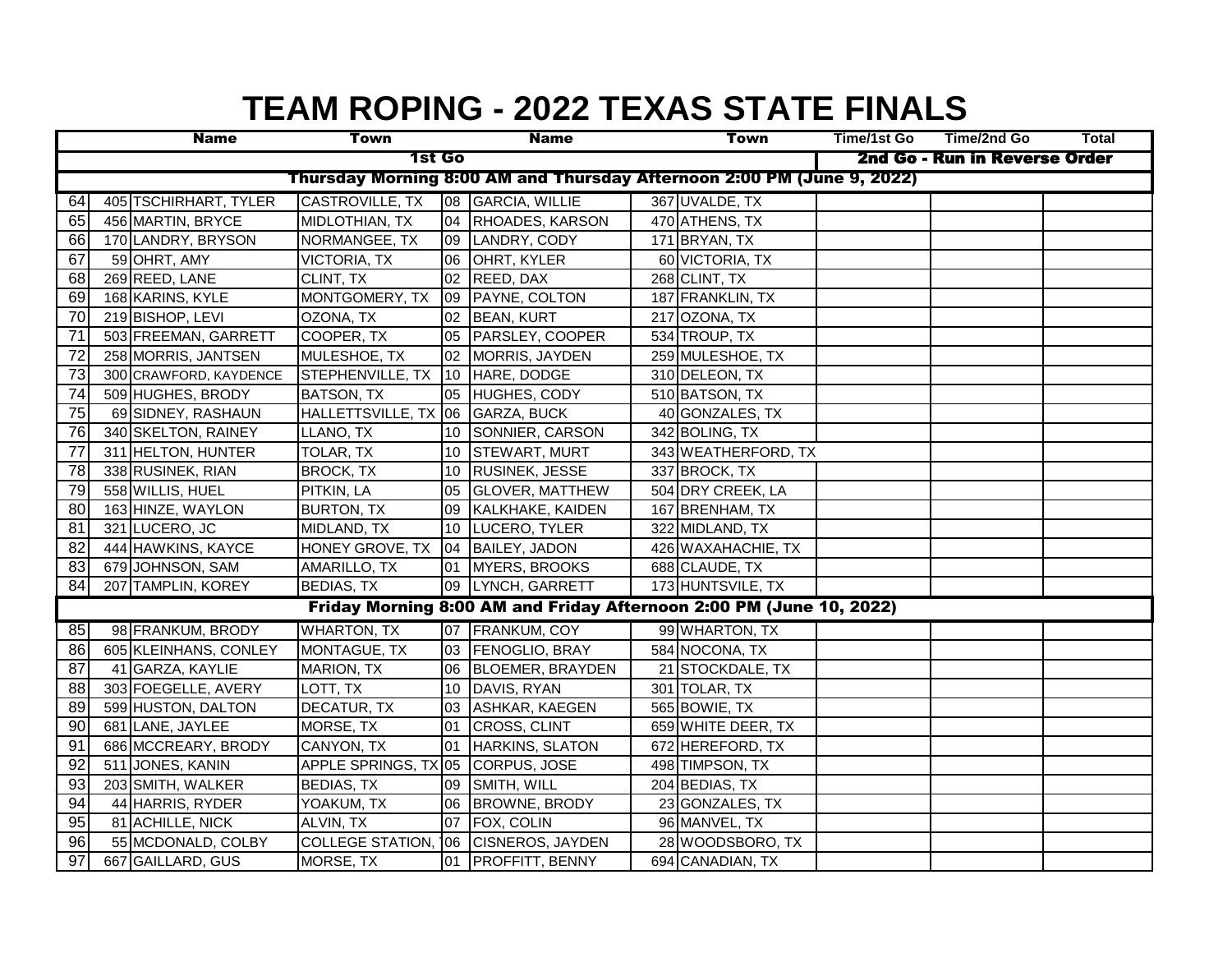|     |                                                                     | <b>Name</b>         | Town               |    | <b>Name</b>       |  | Town                | Time/1st Go | Time/2nd Go                   | <b>Total</b> |  |  |
|-----|---------------------------------------------------------------------|---------------------|--------------------|----|-------------------|--|---------------------|-------------|-------------------------------|--------------|--|--|
|     | 1st go - Outside Arena                                              |                     |                    |    |                   |  |                     |             | 2nd Go - Run in Reverse Order |              |  |  |
|     | Friday Morning 8:00 AM and Friday Afternoon 2:00 PM (June 10, 2022) |                     |                    |    |                   |  |                     |             |                               |              |  |  |
| 98  |                                                                     | 536 PUGH, COLE      | JASPER, TX         |    | 05 SHOFNER, SAM   |  | 546 JASPER, TX      |             |                               |              |  |  |
| 99  |                                                                     | 49 KELSO, KROSS     | MCQUEENEY, TX      |    | 06 KELSO, KASE    |  | 48 SEGUIN, TX       |             |                               |              |  |  |
| 100 |                                                                     | 579 DEARING, KREECE | CHICO, TX          | 03 | COX, BELDEN       |  | 575 WEATHERFORD, TX |             |                               |              |  |  |
| 101 |                                                                     | 492 BRYANT, CARTER  | LEESVILLE, LA      |    | 05 BRYANT, COLT   |  | 493 LEESVILLE, LA   |             |                               |              |  |  |
| 102 |                                                                     | 157 DYER, BRYSON    | HUNTSVILLE, TX     | 09 | JENSEN, BRYCE     |  | 165 HUNTSVILLE, TX  |             |                               |              |  |  |
| 103 |                                                                     | 3 OTWELL, RILEY JAY | <b>WASKOM, TX</b>  | 05 | SCARBER, TYCE     |  | 543 TENAHA, TX      |             |                               |              |  |  |
| 104 |                                                                     | 626 SHELTON, JAKE   | KRUM, TX           | 03 | ROUSE, BROCK      |  | 623 PONDER, TX      |             |                               |              |  |  |
| 105 |                                                                     | 425 ARP, ELI        | <b>OVERTON, TX</b> |    | 04 EDNEY, BRAYDEN |  | 436 GLADEWATER, TX  |             |                               |              |  |  |